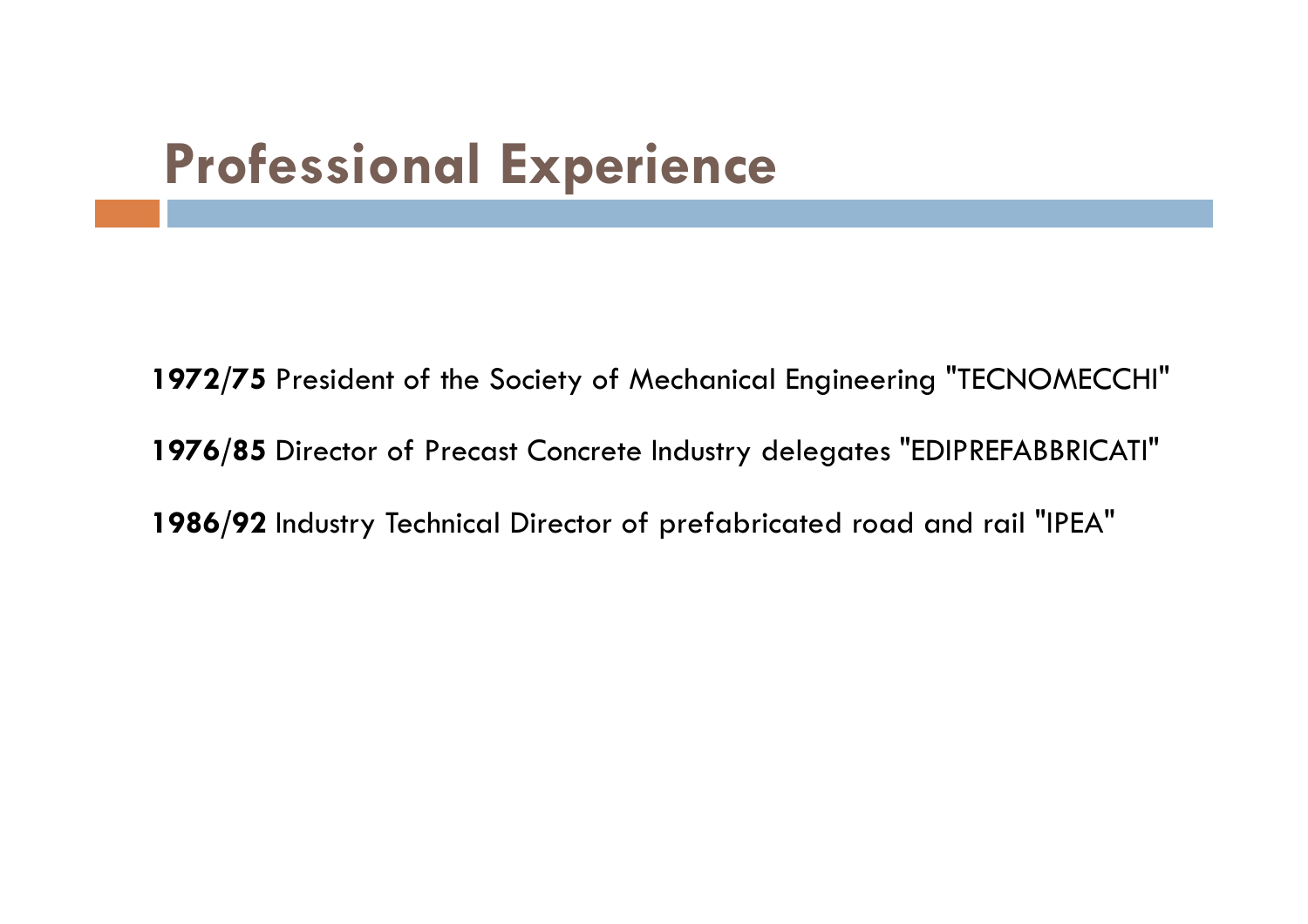# **Inventions**

**1993** Release of Italian patent precast retaining wall, Release formulation with Patent Automatic precast production process & invention by Patent, double-wall precast

**1996** Creation of the patent with the release of precast barrier Denoise **1997** European patent and for FOUNTETION PRECAST TUNNEL Realization Ecoriciclatore 1999 Italian patent N  $^{\circ}$   $\,$  01313705  $\,$  2002 Invention of the United States with issue of America's U.S. **2002** Invention of the United States with issue of America's U.S. Patent Foundation ELEMENT & Release of U.S. patent PRECAST TUNNEL U.S. of America

**2008** Start of licensing production of Ns. Patent

**2009** Design patent PV panel B function and hot air

**2010** Sale of the patent to the gallery above ground and GEODATA UNIPA for a practice of this research & Patent of the photovoltaic power plant precast concrete

**2011** DESIGN PATENT AND EMISSIONS OF A MULTI-LEVEL PRODUCTION AUTOMATIC & Recycling of municipal solid waste, with system synergy with the inhabitant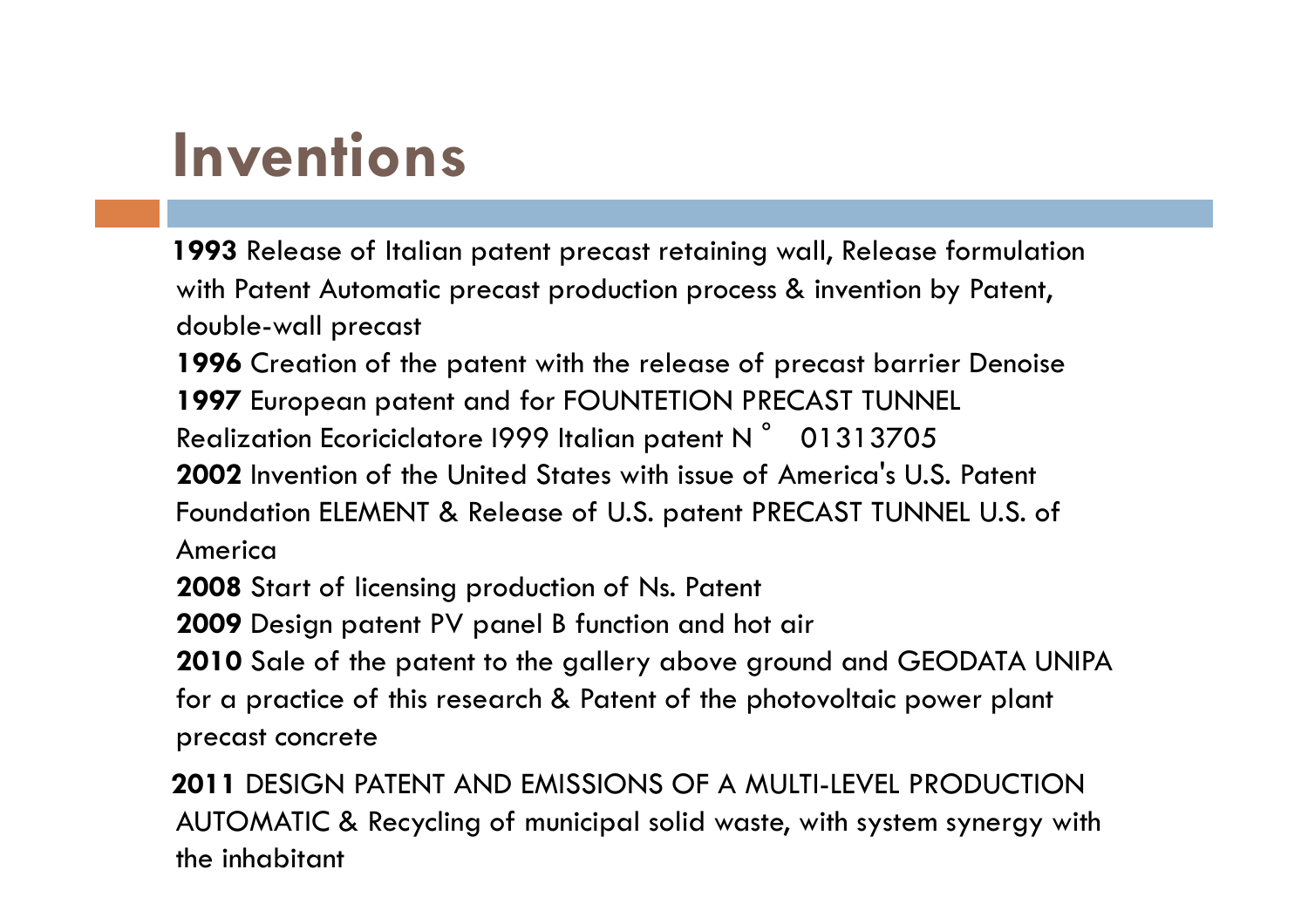### **Fields of Knowledge Technology & Patent Search**

**ALTERNATIVE ENERGY** : solar, wind and concentration reflectionMoney: municipal solid waste, construction, agricultural, slaughter, Purifiers, etc..Agriculture with Manufacturing: Automated, Ecological, concentrated, Economics, etc..**ENERGY SAVINGS**: residential, industrial, commercial buildings, stables, etc..**BUILDING SUSTAINABLE construction**: roads, railways, industries, houses, etc..

**Mechanical and engineering production**: Plant, machinery, molds, etc..**Precast CONCRETE**: Tunnel, Bases, houses, walls, greenhouses, basements, parking, etc..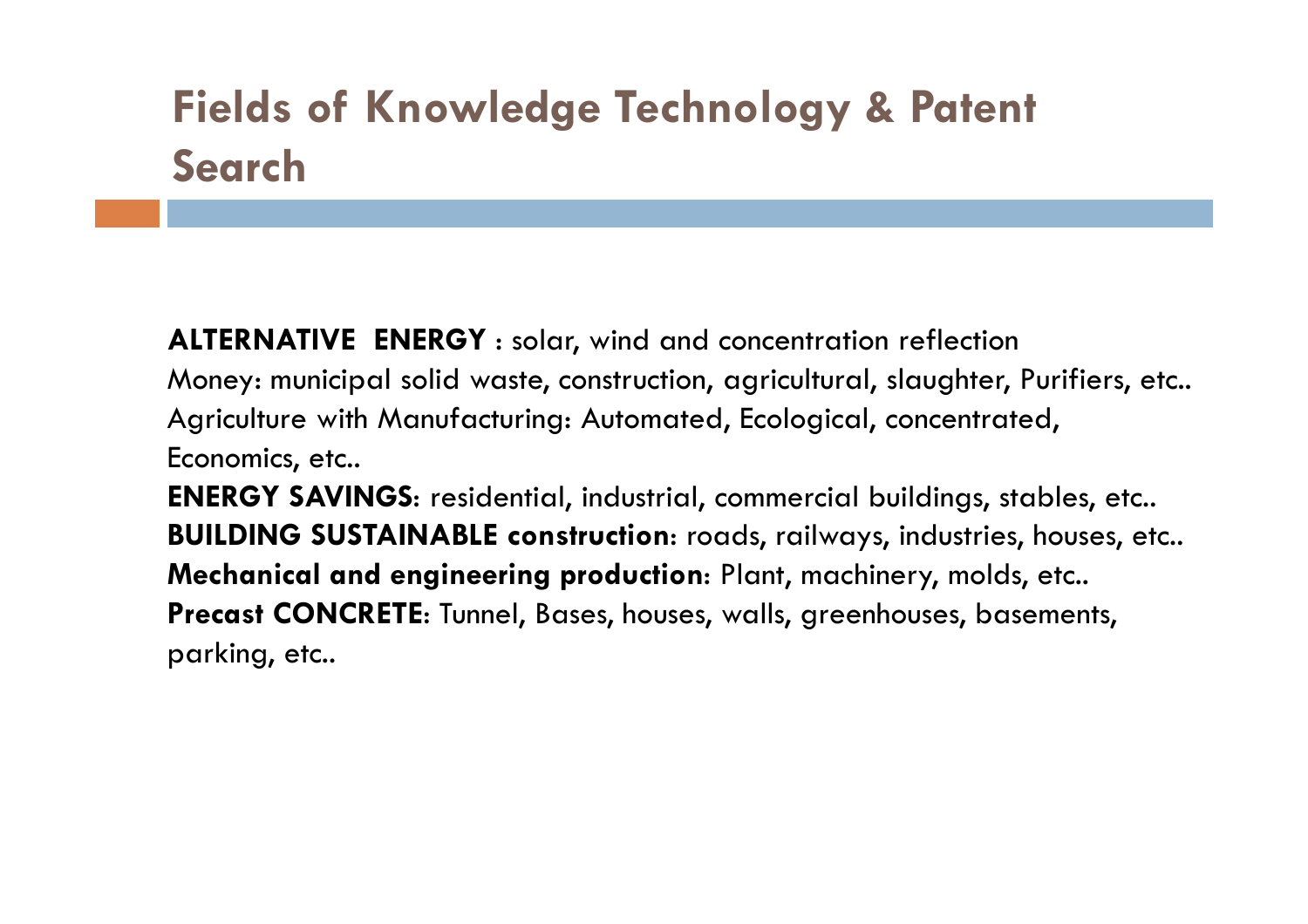#### PATENT: American, European, Australian, German

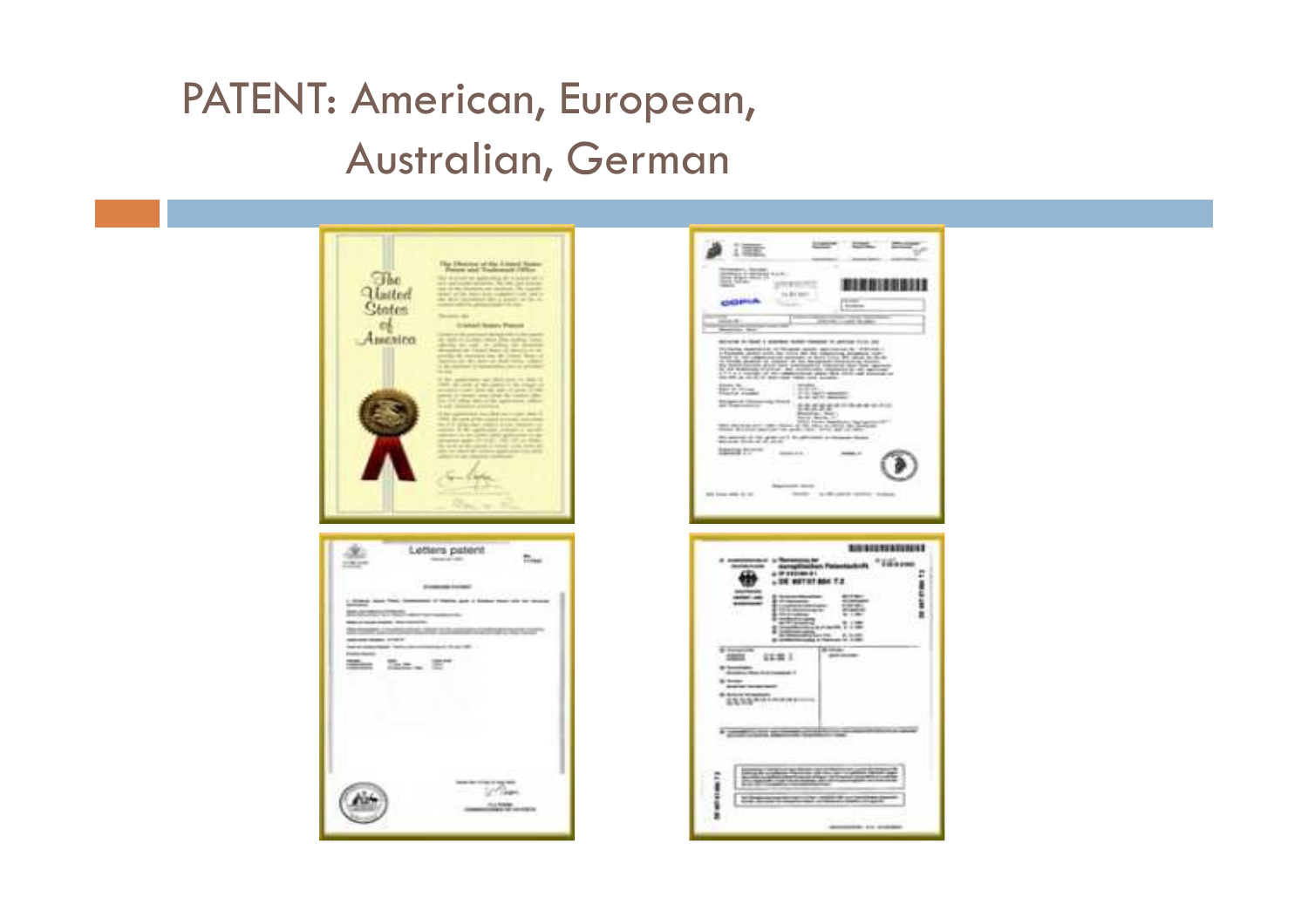Bi Functio Alpanel with Electricity production & Hot Air Patent

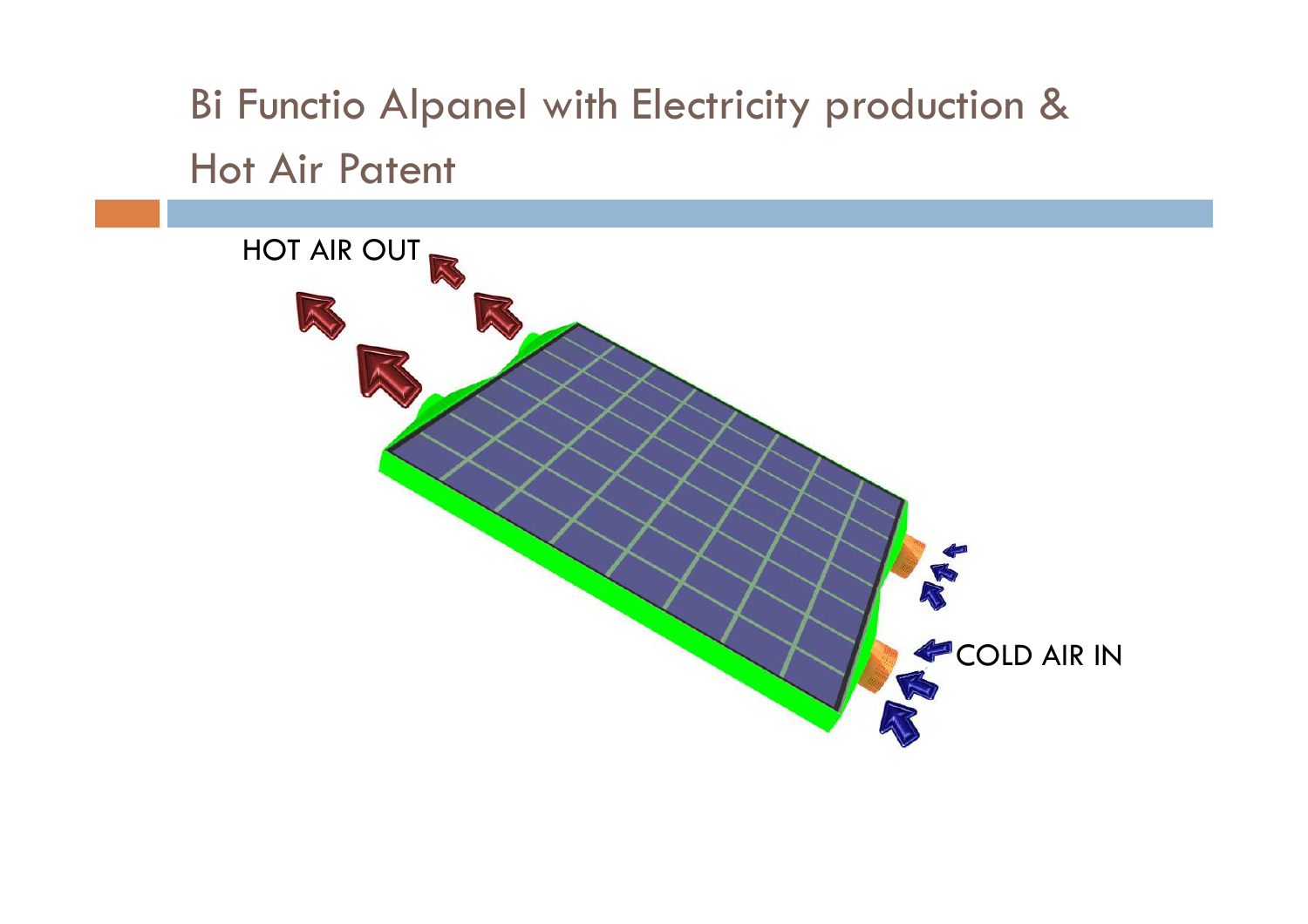### Benefits of Patent

Reduced cost by 30% of the panel More production of electricity for cooling effect of 25 %Production of hot air, for residential and industrial profit of 30%<br>Fully automatic production cycle with labor savings of 8.5% Fully automatic production cycle with labor savings of <sup>85</sup> % Reduction of accessories for the Constr. panels with the elimination of bolts etc.. 100% Easy installation in 75% of assemblers